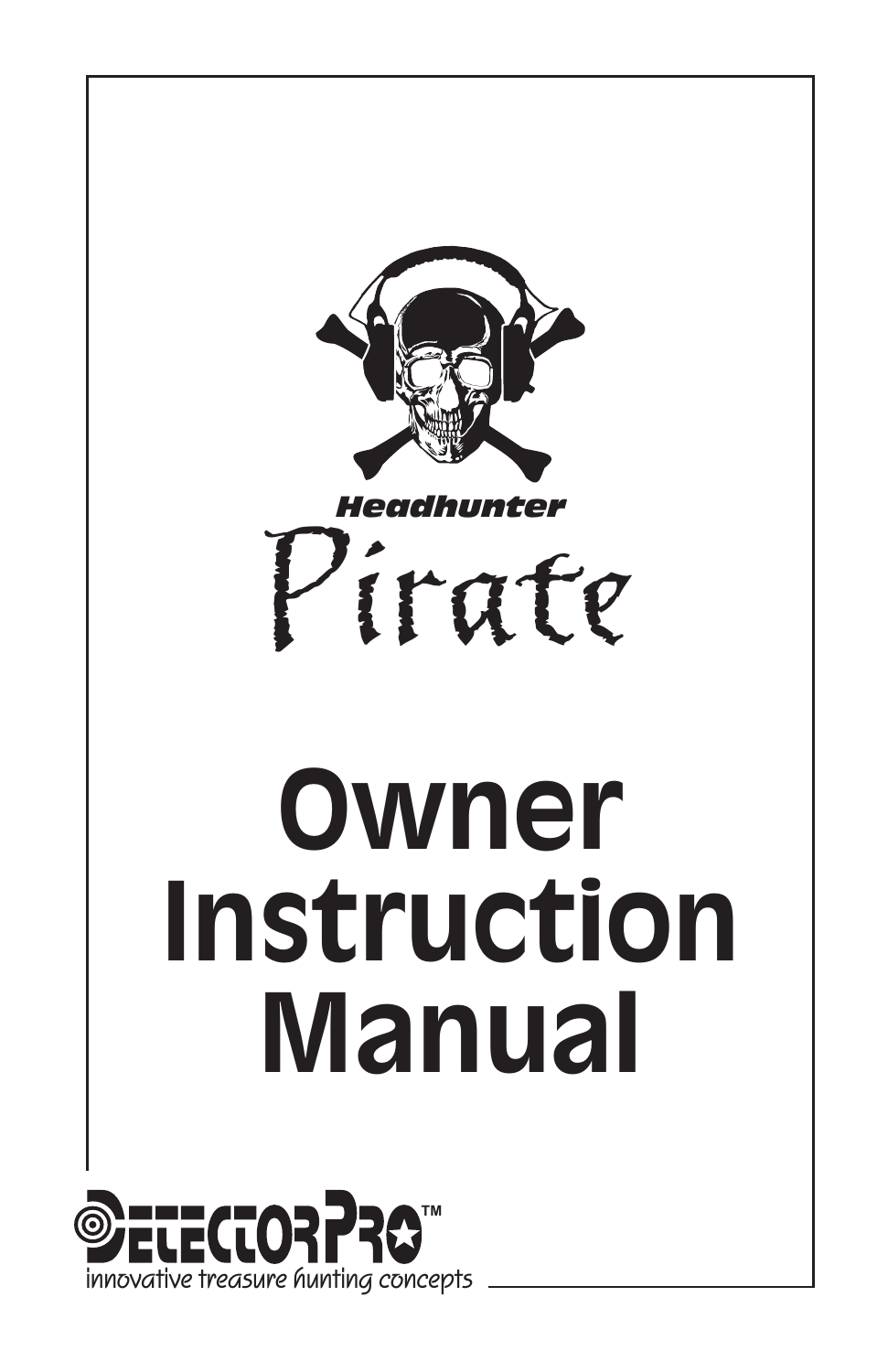## INTRODUCTION



Thank you for buying our **HEADHUNTER PIRATE** metal detector. You have purchased one of the most compact metal detectors in the world. Not only does this metal detector contain today's most innovative electronics, it is one of the first detectors to have all the circuitry built into the headphones. By eliminating a control housing, weight of the detector is significantly reduced and so is your arm fatigue. When you travel, the **HEADHUNTER PIRATE** also takes up very little room. All of this is possible because of our innovative micro circuitry and packaging design. The **HEADHUNTER PIRATE** was engineered to perform best in all environments: fresh water, salt water, and on land. We feel it is a true universal application metal detector.

The **HEADHUNTER PIRATE** opens up a whole new world of excitement. Thousands of valuables are continuously lost each year and you can now start finding them. Learn the operation of your new metal detector well, do site research, obey the law, and respect the rights of others. If you do all of the above, you will have an enjoyable, successful hobby that will give you pleasure and relaxation for years to come.

> Happy hunting and good luck, **DetectorPro**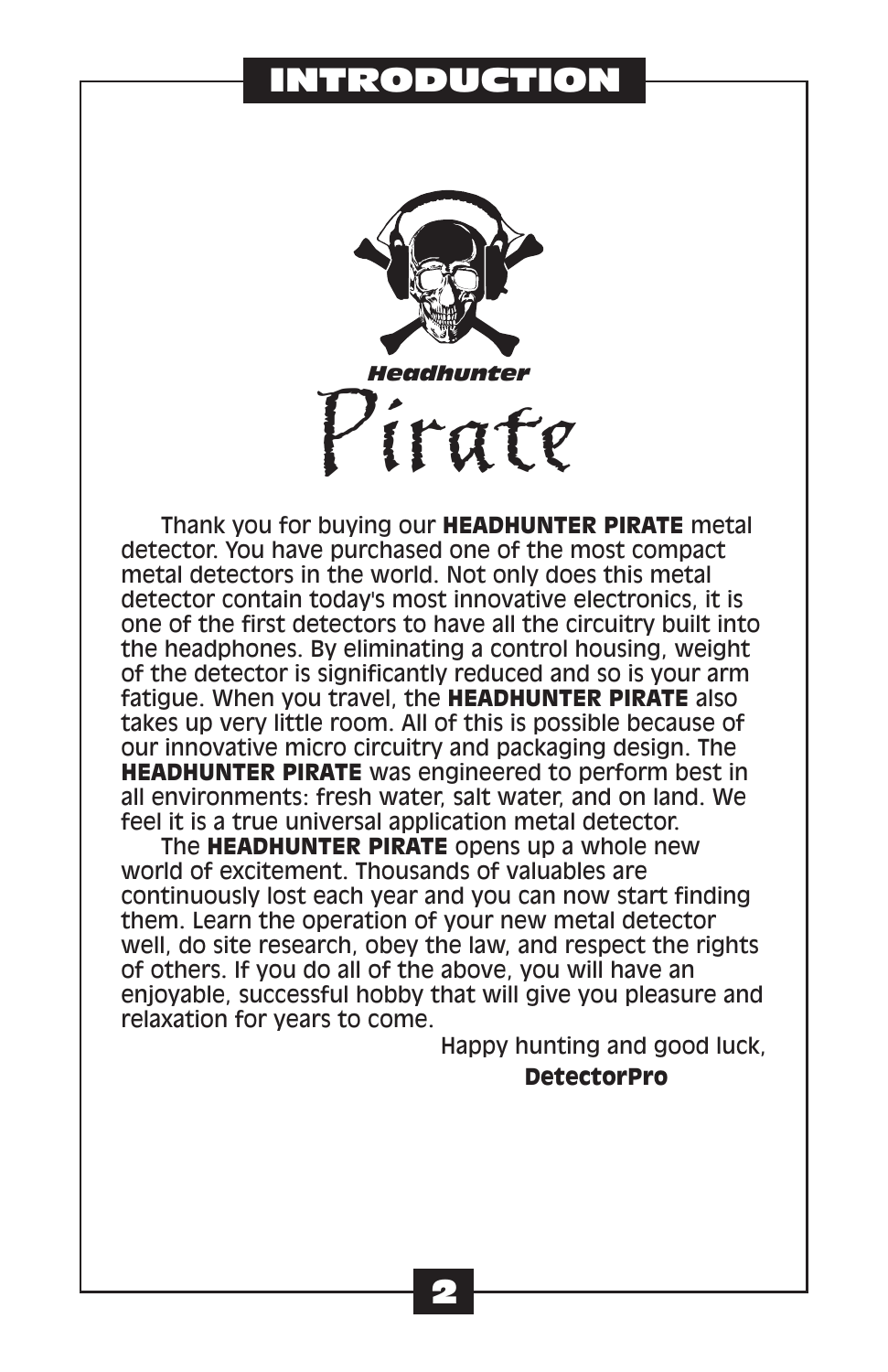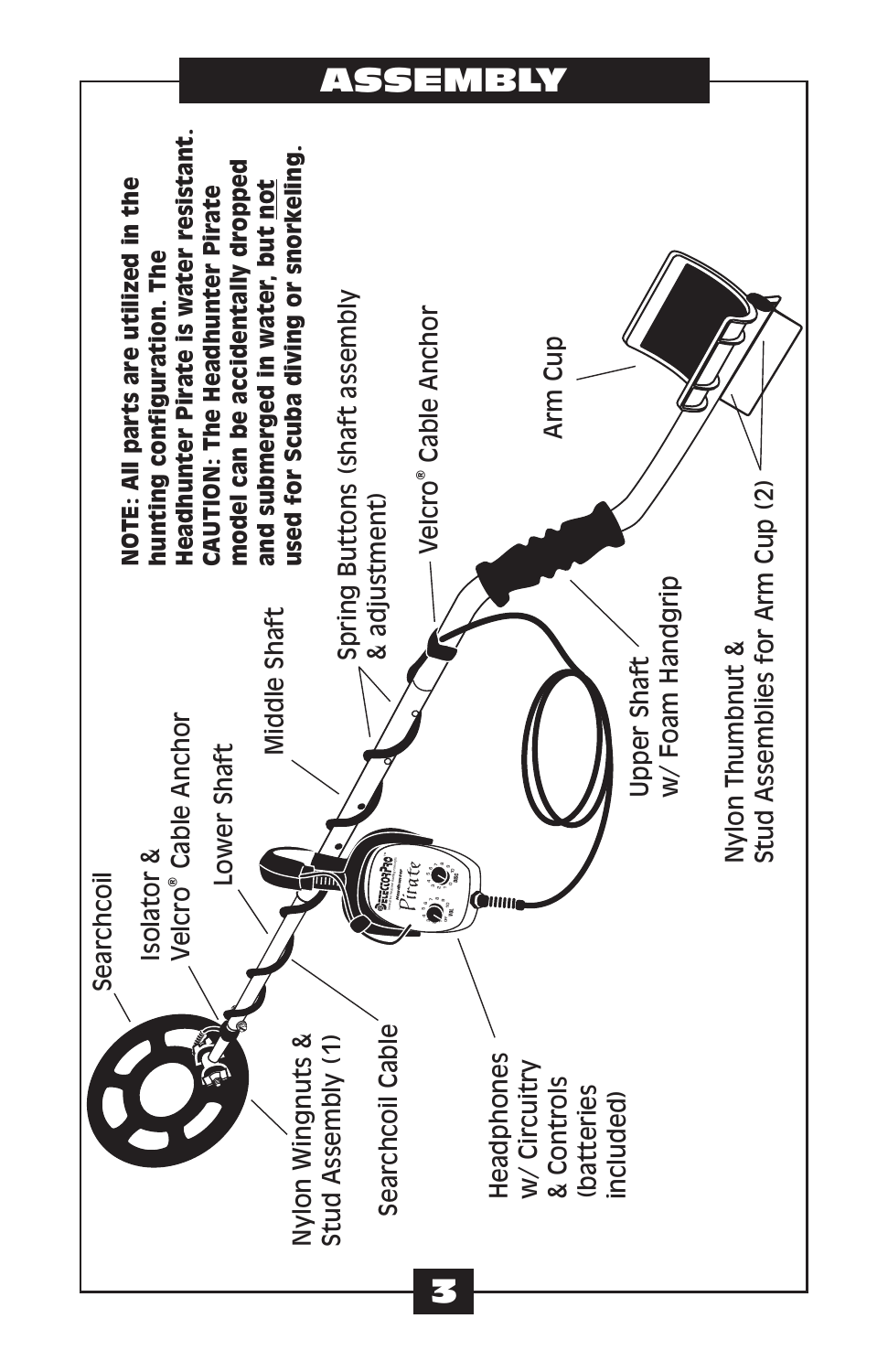# TERMINOLOGY

If you are new to metal detecting, we have provided definitions below to help you better understand terminology used in this manual. The following was reprinted with permission from: **DETECTORIST**, A How-To Guide to Better Metal Detecting, by Robert H. Sickler.

**AIR TEST** - A test to determine the maximum sensitivity a metal detector is capable of under ideal conditions. Various sized metal samples are held beyond the searchcoil bottom at varying distances to determine the limits of audio or visual response. Air tests are not accurate indicators of ground penetration ability. (see BENCH TEST)

**ALKALINE** - A grade of battery composition which sustains higher current drain and possesses a greater shelf life than basic carbon-zinc types.

**BENCH TEST** - Another form of air test used to define which discriminate settings accept or reject various target samples. Detector is placed upon a stationary, nonmetallic rest and samples are manually passed across the bottom of the searchcoil.

**CARBON-ZINC** - The standard or basic grade of drycell battery.

**DISCRIMINATION** - Circuitry and the mode of operation in which audio or visual responses from undesired metal objects are intentionally eliminated.

**GROUND BALANCE** - A condition or mode of operation in which the detector is adjusted to optimally reduce the interference that ground mineralization has on metal targets.

**MOTION DISCRIMINATOR** - A detector requiring constant searchcoil motion to reduce the effect ground mineral interference has on its discriminate function.

**PINPOINTING** - The act of aligning the center of target response width to the designated searchcoil center for accurate location and careful recovery.

**SENSITIVITY** - The measure of a metal detector's capacity to sense changes in conductivity throughout the pattern of detection set forth by the searchcoil configuration. (see AIR TEST)

**TARGET** - Any buried or hidden object which a metal detector responds to.

**VOLUME CONTROL** - A metal detector control which regulates the loudness of target response.

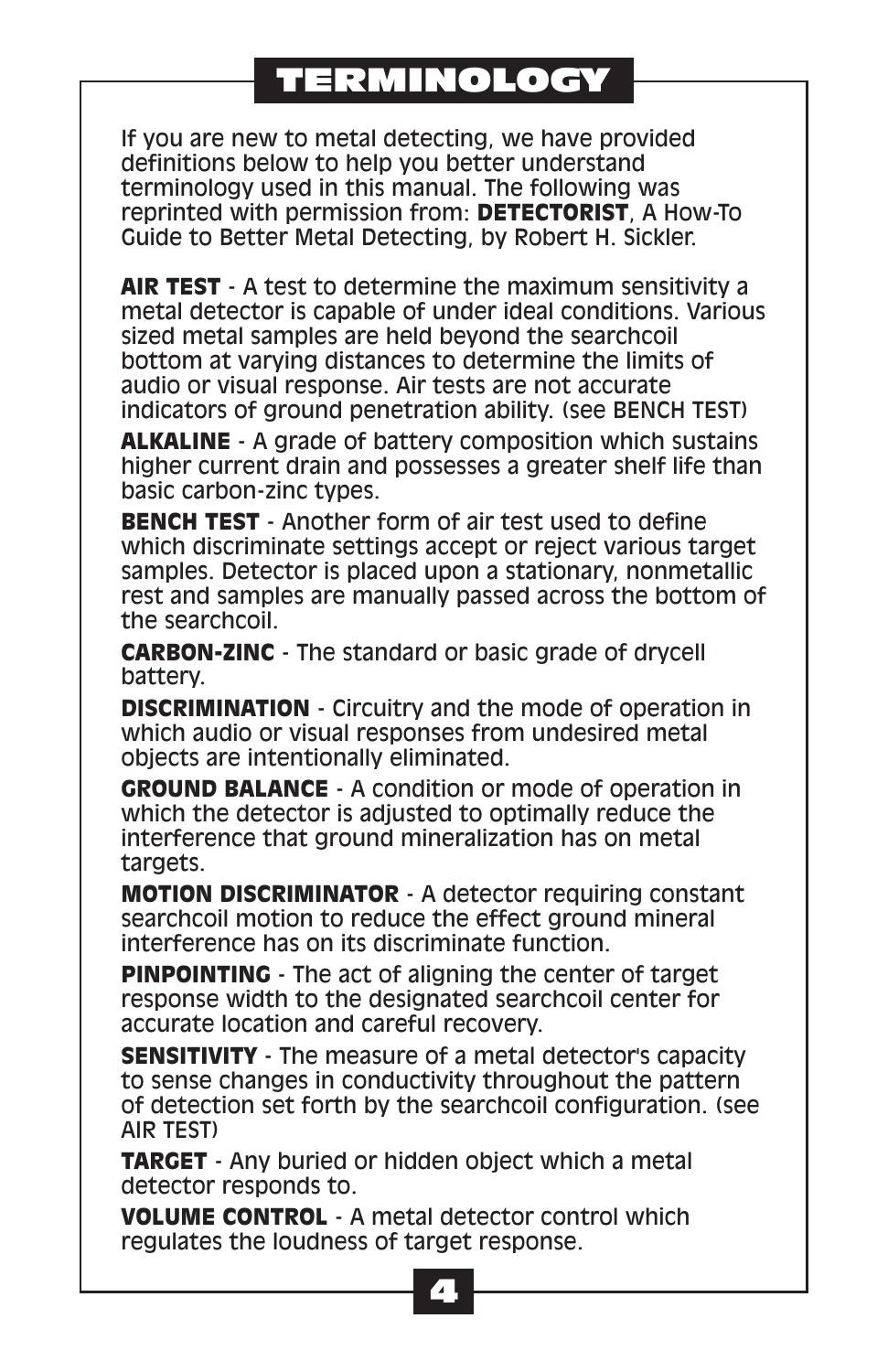## CONTROLS



**HEADHUNTER PIRATE** model has two controls for the micro-encapsulated circuitry located in one sealed earcup of the headphones. Batteries are found in the other earcup and are user accessible.

The Discrimination (**DISC**) control has "stay-put" segmented position adjustments. The Volume (**VOL**) control adjustment is continuous and not segmented.

Segmented controls allow the operator to make adjustments without removing the headphones to view the position numbers. Once discrimination points are learned, the operator simply moves the control to the zero stop position and counts the segment clicks to make the desired adjustment. This only requires learning where the two controls are located and the starting points of each control. The control earcup should be worn on the side of the head opposite the arm used to sweep the searchcoil rod — thus giving a free hand to comfortably make adjustments. Obviously the Volume control is set to the user's preference and does not require a secure position. The "stay-put" segmentation of the Discrimination control is the most user critical. Having this control accidentally lose adjustment could possibly make you lose some valuable targets if set too high.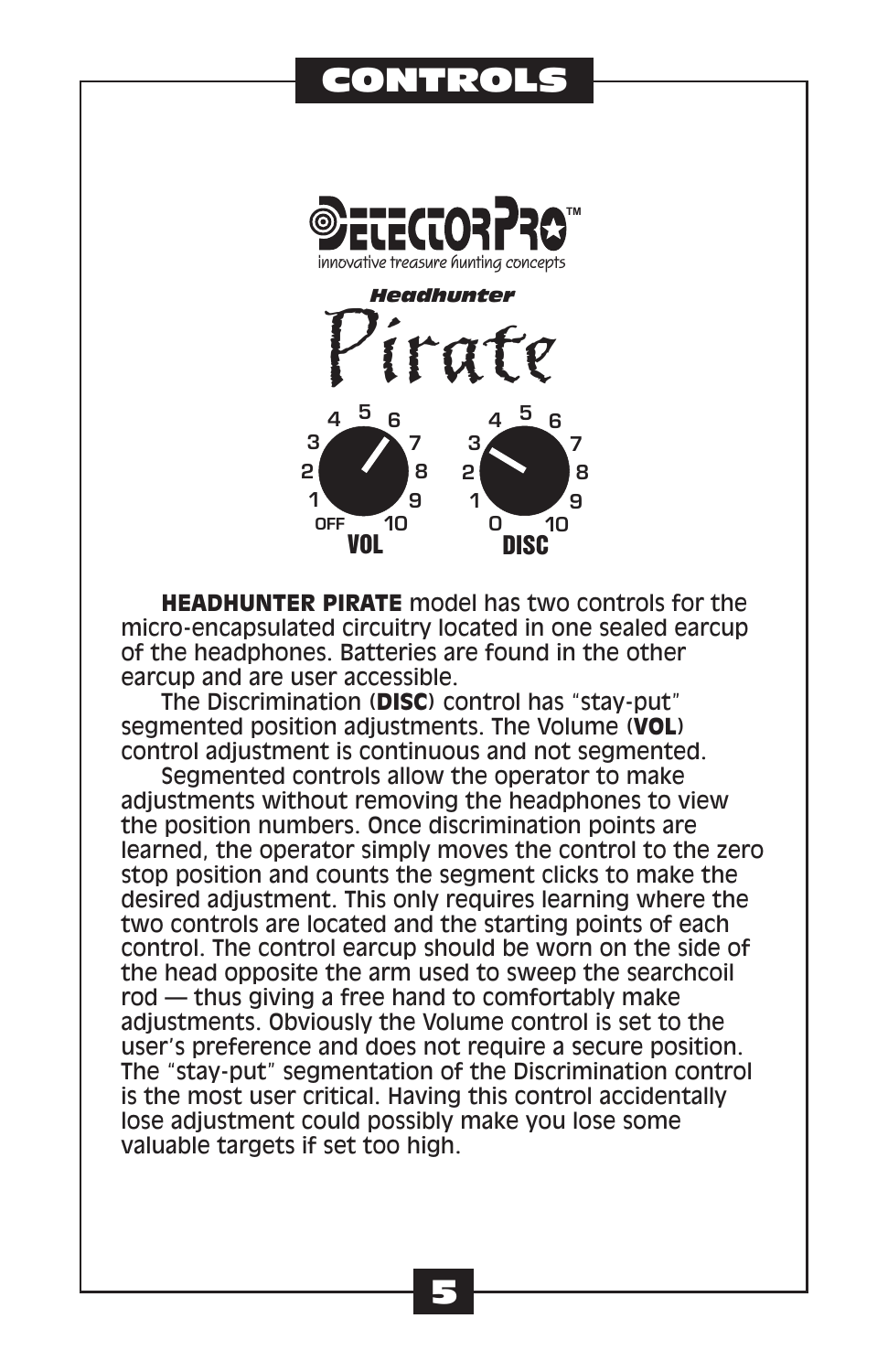# DISCRIMINATION POINTS

Bench test your detector in an area free of metal and electrical interference. For each item, return the DISC control to "0" and rotate the knob while passing each item below the searchcoil. Stop the knob when the item no longer signals or the sound character becomes broken. This number will be a discrimination reference point. It will not be possible for you to test all items on the list, but this will give you an idea what different levels of discrimination will do to your target. The items below are in order of conductivity. Please note the good items mixed with the trash items.

- **COMMON NAIL**
- **FOIL**
- **THIN RINGS (14K)**
- TAB" OF PULLTAB
- **THIN RINGS (10K)**
- **MEDIUM RINGS (14K)**
- NICKEL COIN (5 CENTS)
- **PULLTAB (WHOLE)**
- **\$2.5 GOLD COIN**
- **EXAMPLE TRING" FROM PULLTAB**
- **THICK WEDDING BAND (14K)**
- **THIN RING (STERLING SILVER)**
- **3-CENT COIN (SILVER)**
- SQUARE TAB
- **Example 25 GOLD COIN**
- SMALL CLASS RING (10K)
- **INDIAN HEAD CENT**
- SCREWCAP (ALUMINUM)
- **HALF-DIME (SILVER)**
- **EXAMPLE 21NC CENT (COPPER PLATED)**
- LARGE CLASS RING 10K
- 2-CENT COIN
- ½ REALE COIN (SILVER)
- **BARBER DIME**
- "WHEAT" CENT
- HALF-CENT (COPPER)
- \_\_\_\_\_\_\_\_\_\_\_\_\_\_ \$20 GOLD COIN
- CLAD DIME
- 1 REALE COIN (SILVER)
- **MERCURY/ROOSEVELT DIME (SILVER)**
- LARGE CENT (COPPER)
- CLAD QUARTER
- **QUARTER (SILVER)** 
	- **HALF-DOLLAR (SILVER)**
	- DOLLAR COIN (SILVER)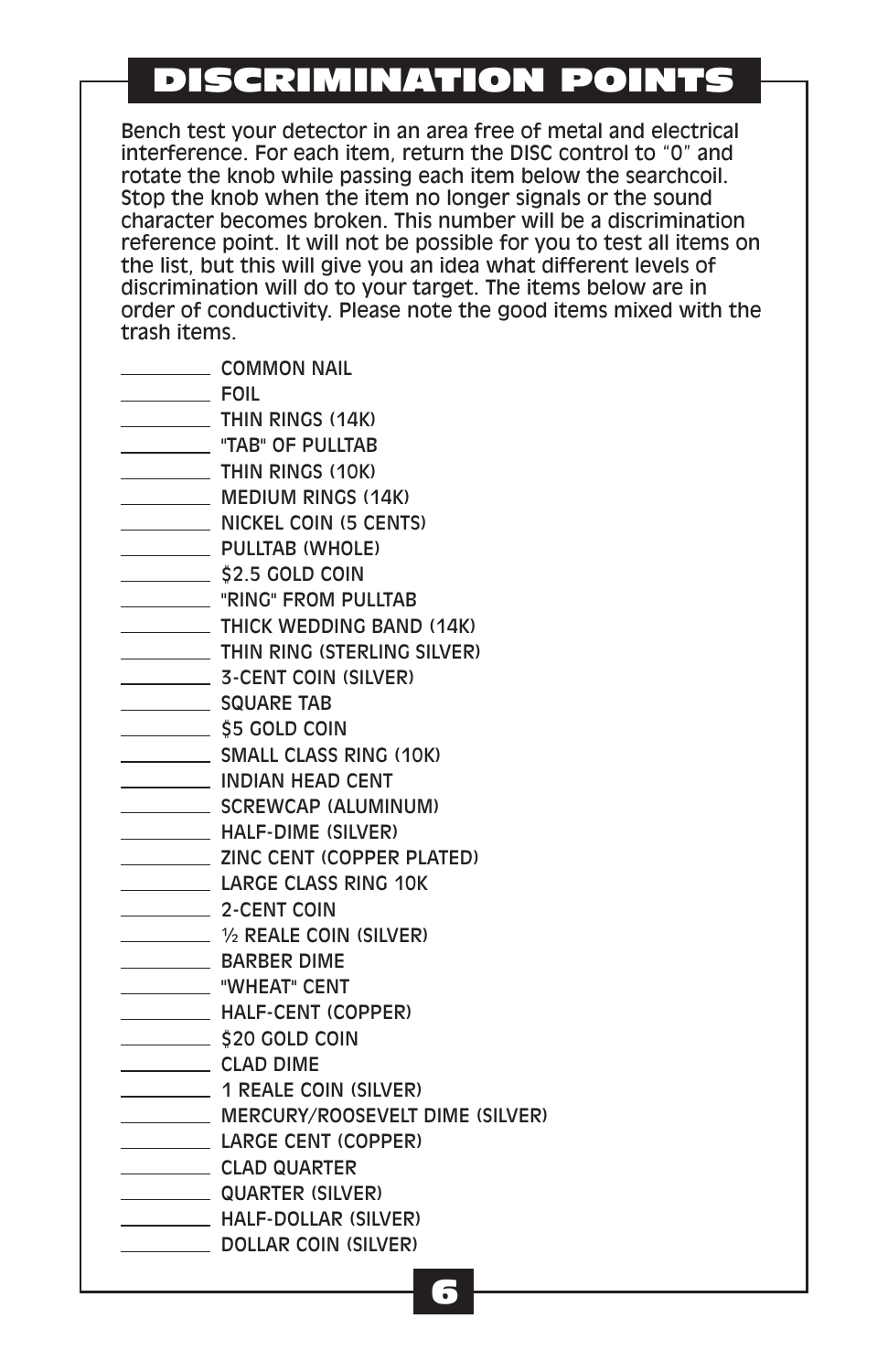## OPERATION

### **Operating Instructions:**

The **HEADHUNTER PIRATE** metal detector is one of the simplest metal detectors to use. It employs fully automated, ground balanced motion-discrimination circuitry. The searchcoil must be in slight motion to maintain audible target signal. The following is the basic startup procedure for the **PIRATE**.

- **1.** Turn the **HEADHUNTER PIRATE** power **ON**. Set Volume to a level where you can hear target signals comfortably. This can be accomplished by passing a coin back and forth under the searchcoil.
- **2.** Your **HEADHUNTER PIRATE** is equipped with a quality "stay put" segmented potentiometer for the Discrimination control. The Volume control is a continuous turn control.
- **3.** The next adjustment will be setting the Discrimination level. After learning where unwanted items will be discriminated out, you can adjust this before starting your hunt. If you want to change Discrimination levels once operating without having to view the control, just simply count knob clicks from the "0" position. Again, bench testing will teach you what click count setting certain objects are eliminated from audio.
- **4.** Swing your coil back and forth slowly over the ground or surf beach. Keep the coil as close to the bottom as possible. Solid sounding audio signals should always be investigated. Pinpointing a target is accomplished by raising the searchcoil off the target and slowing the sweep until the audio signal is centered under the coil in opposing sweep directions.
- **5.** Retrieving targets submerged in water is more difficult than on land. If you are wading in the surf, make sure you use some kind of sand scoop. Always carry a small "goody" bag to deposit and transport your finds. Please remove and dispose of all trash you find. No one likes digging it up more than once!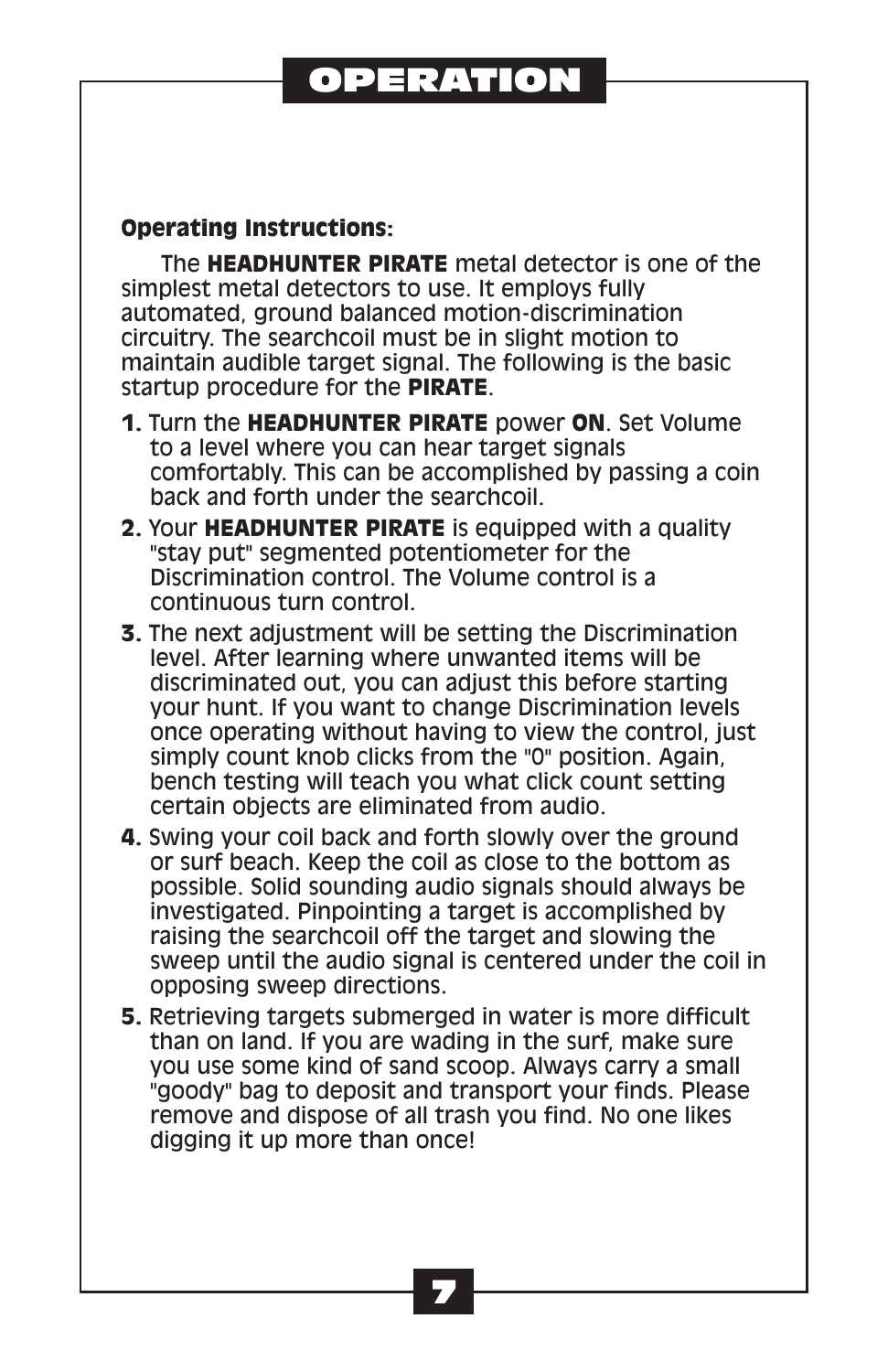# BATTERIES & MAINTENANCE



### **Battery Replacement:**

Your **HEADHUNTER PIRATE** metal detector operates with two, 9-volt standard batteries (batteries supplied). Hourly use can be extended by using 9V Alkaline batteries.

To add or replace batteries on the **PIRATE, place a coin into the slot** on the earcup and turn until the cup "pops" open exposing the battery compartment. Note the placement of the worn batteries before removal. Remove the old batteries and insert two fresh 9-Volt batteries into the connectors.

This earcup is O-ring sealed. Be sure to carefully clean the O-ring, the groove it resides in and the mating halves of the earcup. Lubricate O-ring sparingly with silicone grease only. **DO NOT USE PETROLEUM JELLY**.

After batteries have been installed, carefully align the earcup halves and press until a solid "snap" is heard. Make sure battery connector wires are well inside of the seal area and do not get pinched on reassembly.

### **Maintenance:**

- **1.** Always thoroughly rinse your **HEADHUNTER PIRATE** in fresh water after using it in salt water.
- **2.** Store your detector in a cool place.
- **3.** Never store it in a manner that it will be subject to vibration or shock.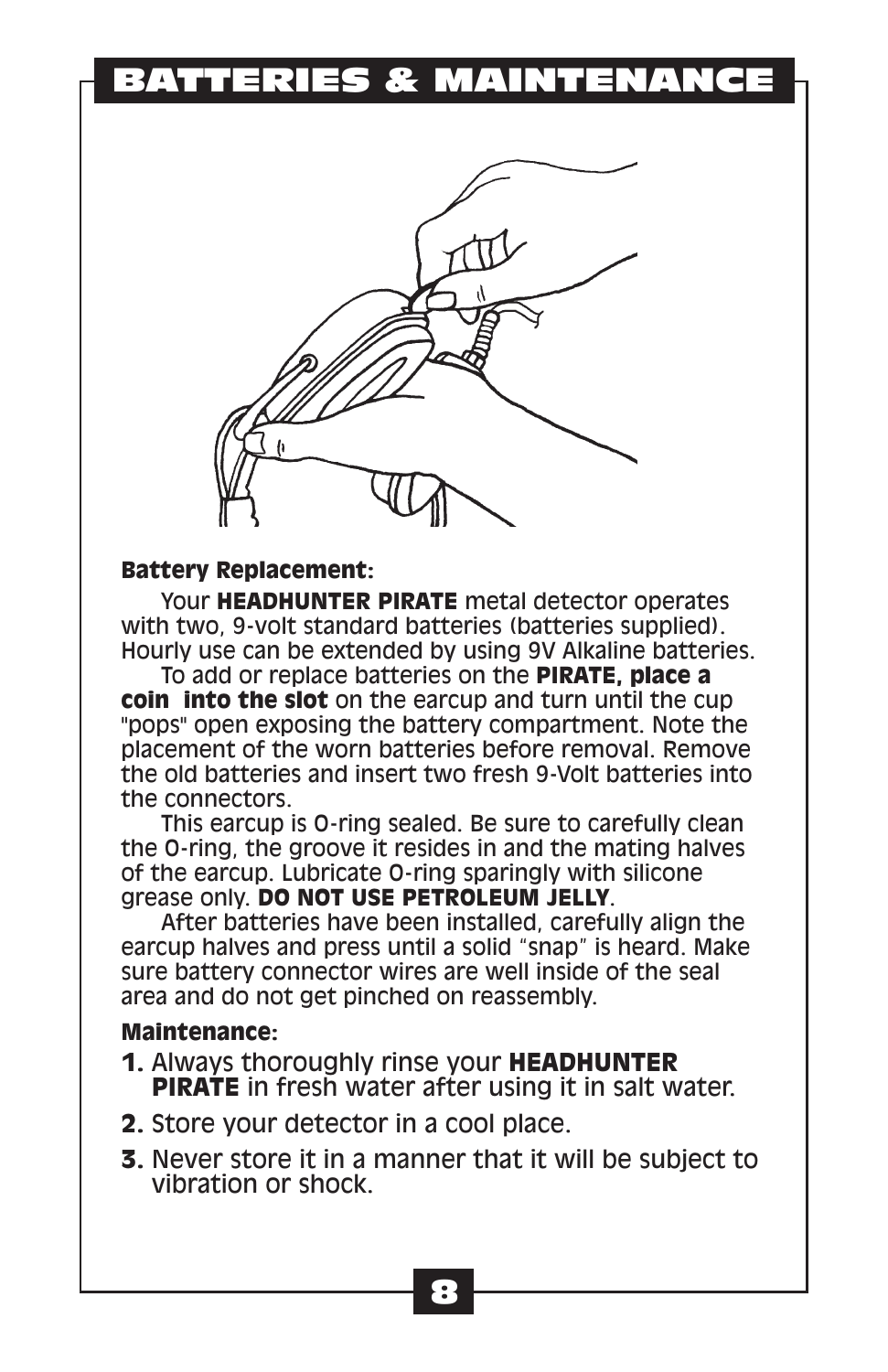## WARRANTY

### **Record Your HEADHUNTER PIRATE:**

Date of Purchase: Dealer Name/Address: Serial Number:

**DetectorPro** warrants to the original consumer purchaser that your **DetectorPro** metal detector will be free from defects in materials and workmanship under normal use for two years (24 months) from the original date of purchase. If your **DetectorPro** detector fails due to defects in material or workmanship, **DetectorPro** will repair or replace at its option all necessary parts without charges for parts or labor.

This warranty gives you specific legal rights, and you may have other legal rights that vary from state to state. The warranty is non-transferable. **Your warranty registration card must be sent in 10 days from date of purchase to validate your warranty.**

The warranty excludes batteries, cable breakage due to improper flexing, wear on searchcoil housing, and wear of cable protection. Also excluded are metal detectors that have been abused, altered, or repaired by an unauthorized party. Opening electronics side of headphones and tampering will void warranty.



**innovative treasure hunting concepts**

1447, Route 44 Pleasant Valley, NY 12569 Phone: 845-635-3488 Fax: 845-635-1838 Email: info@detectorpro.com Web Page: www.detectorpro.com Tech Support: techsupport@detectorpro.com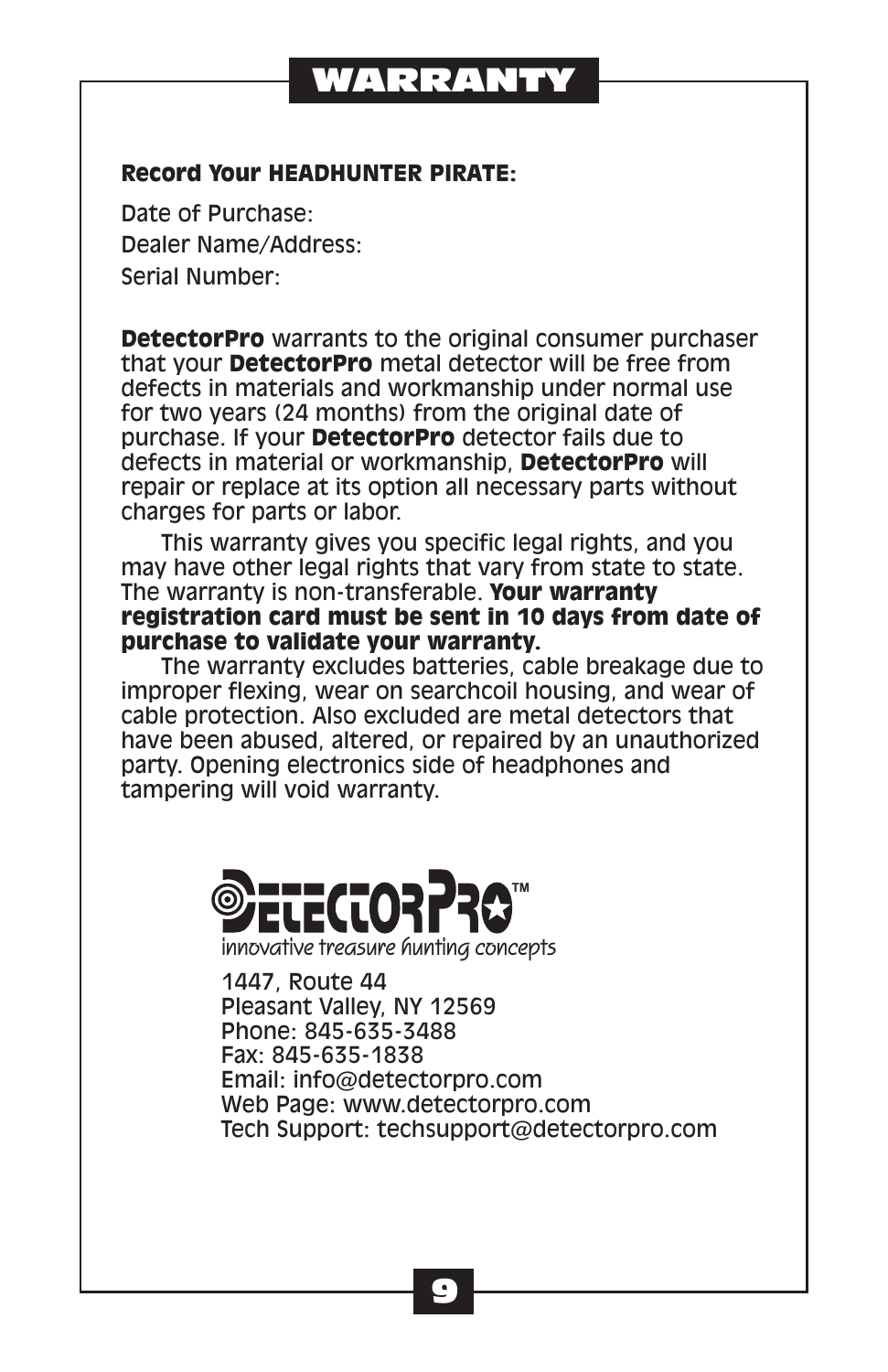# **PECIFICATIONS**



**Operating Search Frequency: 2.4 KHz<sup>1</sup>** 2 **Searchcoil:** 8" Concentric, Co-Planar, RF Shielded **Audio Frequency:** 400Hz **Headphone Transducer:** Piezo Electric **Search Mode:** Silent search, Slow Motion Discrimination **Operating Environments:** Salt water, Fresh water, Land **Water Resistant:** Dropping in water and hunting in rain are acceptable. **Length:** Adjustable from: 43 to 53"

**Weight w/Batteries:** 3.5 Pounds

**Batteries:** (2) 9-Volt Carbon Zinc, Alkaline, or Rechargeable **Battery Life:** up to 50 hours<sup>3</sup>

**Warranty:** 2 years

**NOTES:**

- 1. Quartz Crystal Controlled
- 2. Insulated against static interference
- 3. When alkaline batteries are used in the detector
- 4. Specifications subject to change without notice

10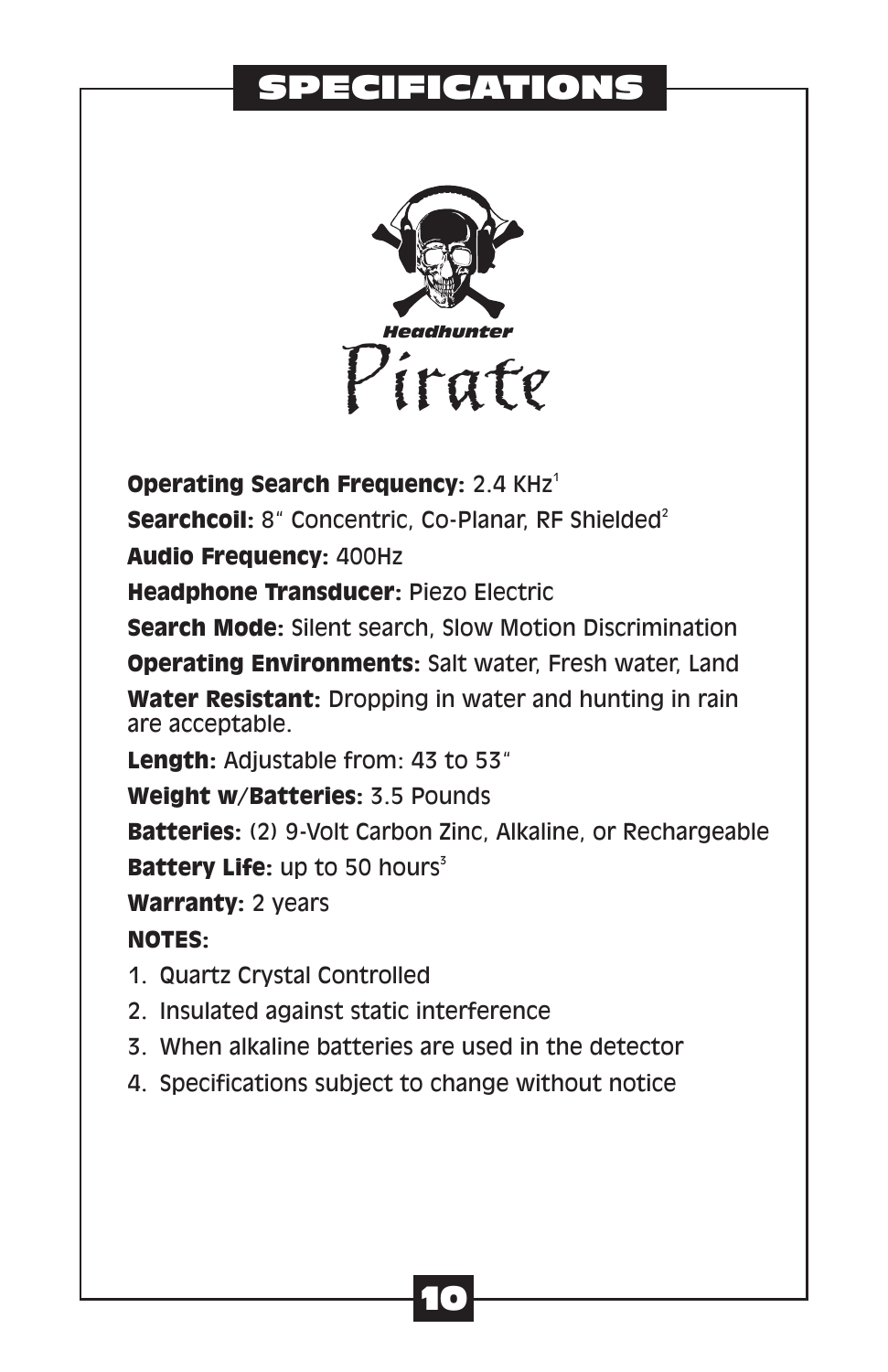# TARGET RETRIEVAL

Reprinted with permission from **DETECTORIST: A How-To Guide to Better Metal Detecting** by **Robert H. Sickler** (http://www.rhsdesign.com/detectorist/)



With your eyes fixed on the ground, cut a three-sided square<br>
approximately five inches long on strategy removed from the ground never approximately five inches long on a removed from the ground never<br>each side around the target center a quite go back into the ground the each side around the target center quite go back into the ground the . The fourth uncut side will act as a same way they came out. This is<br>hinge, This hinge is made so that the mostly due to a lack of attention by hinge. This hinge is made so that the mostly due to a lack of attention<br>plug can be returned to the hole by the cutter. Even if you stomp on plug can be returned to the hole with the proper orientation. These plugs after they are returned<br>However removing the plug entirely to the ground, the blade action of from the ground will not necessarily larger mowers can literally suck the<br>kill the grass, Grass roots generally lack out. Animals can also remove kill the grass. Grass roots generally and not sideways. Even if you do that have been cut deep and steep sever a few roots, the rest of the sided have the greatest resistance to sensual straining should not die sensual grass in the plug should not die because of it. Those detectorists who scalp roots to remove dirt in search **Illustration 7.7B** of a poorly pinpointed coin, or a coin After the plug has been cut, carefully that is more shallow than originally grasp the plug on two sides and pry perceived, will kill the grass in the upward on the third side with the plug for sure. The same of the set of your knife blade or trowel.

deep as the knife blade will allow. and scan the hole and plug to<br>Detectorists who cut shallow conical and recrimine which holds the tar



**Illustration 7.7A** plugs fail to realize the importance of postument of the importance of **Illustration** 1.1 and the ground in the interest with your ever However, removing the plug entirely to the ground, the blade action of<br>from the ground will not necessarily targer mowers can literally suck them grow downward toward moisture plugs. Properly returned square plugs

Fold the plug back over on its hinge Be certain you make these cuts to a section of ground cloth. Remove<br>perpendicular to the ground and as digging tools from the recovery area perpendicular to the ground and as digging tools from the recovery area deep as the knife blade will allow. determine which holds the target.